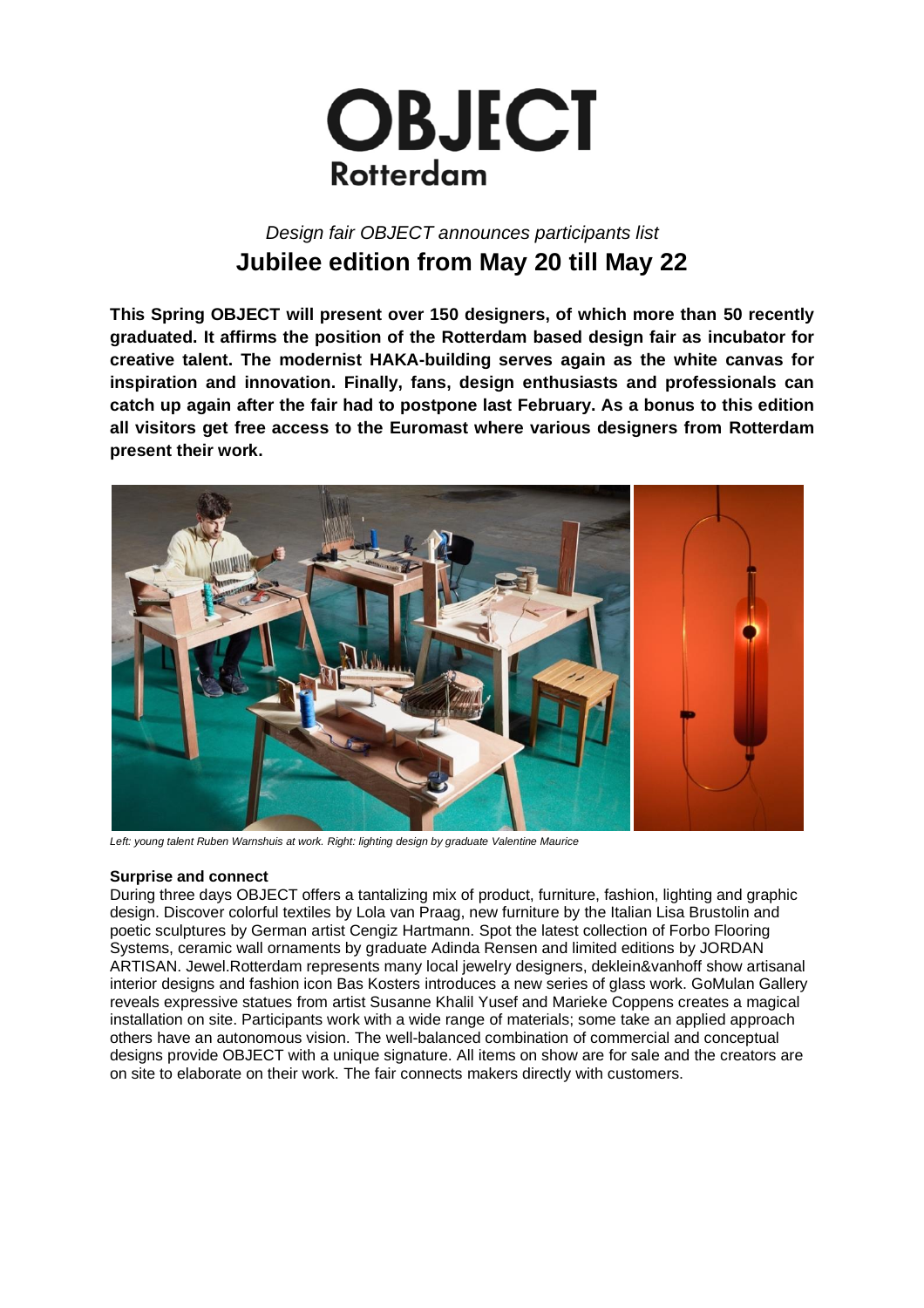

*Left: vase by young talent Tom Jacobs. Middle: ceramics by CTT. Right: pottery by Daniel van Dijck*

### **Talentpool**

Many young designers get a head start at OBJECT, it is thé place to reach out to consumers, collectors, agents, gallery owners and curators. Anne van der Zwaag: "OBJECT is shaped like an exhibition; every floor has its own atmosphere." Continuing: "We offer an alternative for the traditional fair set-up with white walls and booths." Van der Zwaag selected dozens of the most interesting 2021 graduates from KABK, HKU, Rietveld Academie, ArtEZ, the Design Academy, MAFAD and off course the Rotterdam based WDKA. Young designers such as Ebru Gruner, Amy van der Horst and Erco Lai share spaces with experienced colleagues Atelier Ruben van Megen, Studio Martens & Visser and Iwan Pol amongst others. This stimulates a dialogue and sharpens the eye.



*Left: Textile design by young Darja Vereinova Nordberg. Right: industrial design by the acclaimed ATELIER RENE KNIP*

#### **New names**

As numerous fairs were postponed this edition is bursting with scoops. The Rotterdam rooted lighting brand Atelier Artiforte is relaunched at OBJECT with historic designs by Kho Liang and contemporary lamps by David Derksen. Italian design studio Bhulls and the Dutch label FIRSTHANDS are debuting as well as the durable 3D printed design boats of Tanaruz. CSrugs launches a collection of carpets by Christien Meindertsma and Yuri van Poppel produces a unique series of ceramics titled 'Glazed Graffiti' in collaboration with Cor Unum. On the ground floor of the HAKA-building Lensvelt introduces a brandnew collection of chairs designed by Powerhouse Company, which can be produced in every RAL color. A first is also the collaboration with the Dudok Horeca Group, who will be opening a pop-up restaurant on the ground floor. On Friday participants and visitors are invited to meet design professionals during a freely accessible Q&A program.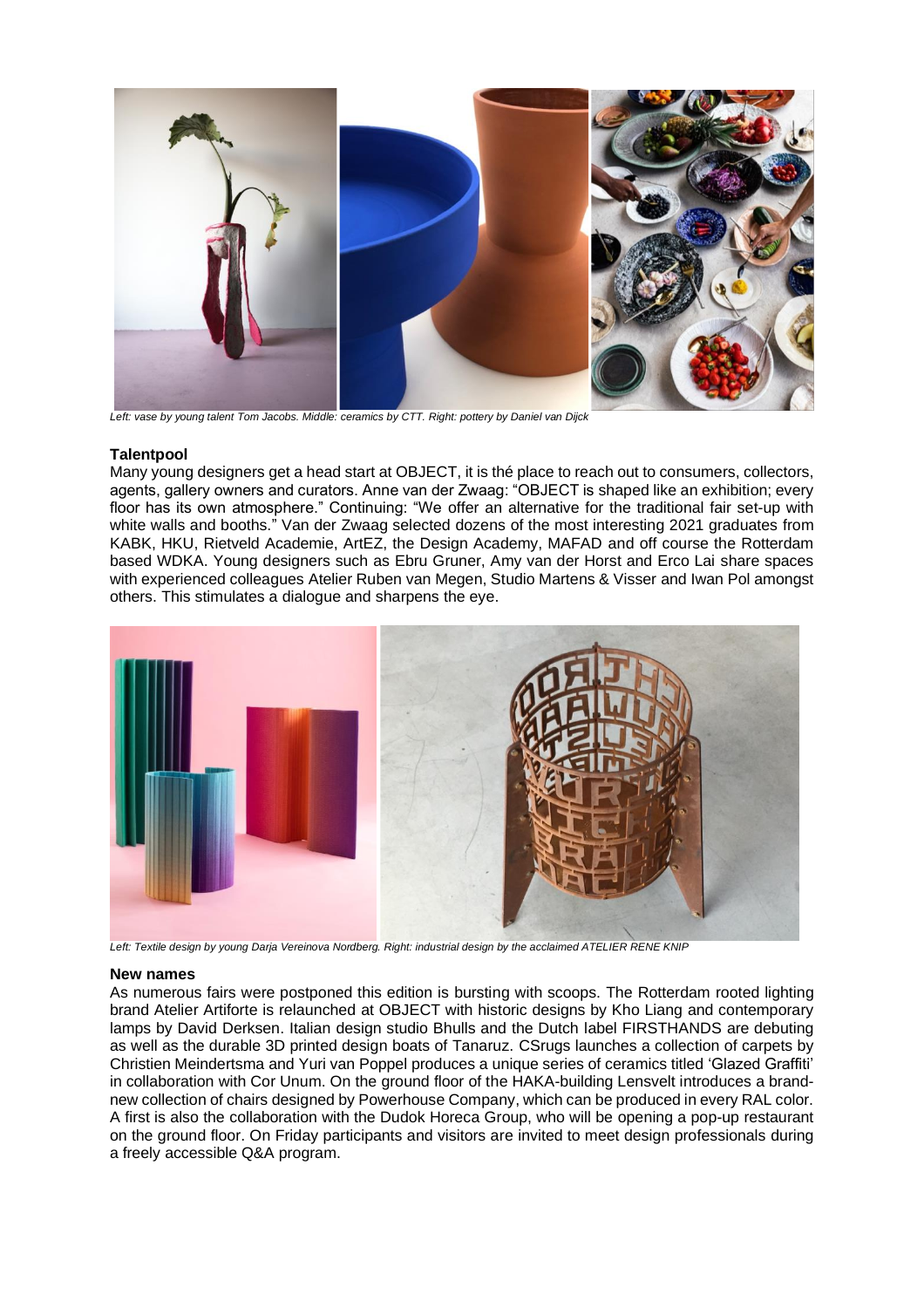

*Left: Closet design by Jenna Postma. Right: Porcelain vases by Mianne de Vries*

## **Participants**

[ARRAY], 56 hours, Adelaide Lala Tam, Al-Ver, Annemijn Adriaensen, APTUM by Ontwerpduo, Arend Groosman, Atelier Artiforte, Atelier Emski, ATELIER RENE KNIP, Atelier Ruben van Megen, Bas Kosters, BAS VELLEKOOP, Bhulls, Blue Creates the Open Space, Bobbine Berden Design | Studio Adinda, Boey Wang, Brani, Bricknic | Studio i Focus, Bruno Baietto, Cengiz Hartmann, Cheralyn Hasselbaink | Studio Studio, Christien Meindertsma for CSrugs, Claire Saunier, Creative Chef Studio, Danilo Nedic | Focused Skateboard Woodworks, Darja Vereinova Nordberg, DE KLEIN & VAN HOFF, Ebru Güner, Ellen Yiu, Erco Lai, Erik Sluijs, Eversom, Fair Fabrics, FEMM, FEST, FIRSTHANDS, Forbo Flooring Systems, Gijs Schalkx, Glazed Graffiti | Yuri van Poppel, House of Thol, Inge Simonis, Iris Lucia | Studio Fleur Peters, Iwan Pol, Jan Wester, Jasmin Kuusinen, Jelle Haverkort, Jelmer Konjo, Jenna Postma, Jewel.Rotterdam, Joni Veizaj, JORDAN ARTISAN, Jule Cats | Lola van Praag, kenneth moreno kiernan, Kimberly Leijen, KOKKE House, Lara Klingenberg, Lindsey Fontijn, Lingua Planta, Lisa Brustolin, LITH\_Design, Macarena Torres Puga, Maikel Deekman, Malou Weijs, Margriet Foolen, Marieke van Heesbeen, Marije Dijkstra, Martijntje Cornelia, Masha Volkova | Antoine Dauvergne, Mianne de Vries | Pascal Eijgenrook, Mickey Philips | Rademakers Gallery, MineralisM | BureauAat, Minoesch Beeldstroo, MONDiLAB, Nancy Green, Novo Typo, Object Density, Olivier van der Mark, orange or red, Osangmin studio, Powerhouse Company | Lensvelt, PYEORI JUNG, Raintap by Studio Floris Schoonderbeek, Raphia, Renate Vos product design | Daniël van Dijck, Rik van Mierlo, Roy de Regt, Ruben van der Scheer | JAS&CAL, Ruben Warnshuis, Sander van Dalsum, Sarah Roseman, Saudade Collective, Simone Post, Sina Dyks, Sjang Niederwieser, Stichting Vrienden Coen Kaayk, STOK^^RD | Dutch Chairmen, Studio Adinda Rensen, Studio Amy van der Horst, Studio CTT | BIRNE, Studio Ineke van der Werff, Studio Ingrid Roos, Studio Isabel Quiroga, Studio Jeroen Veluw | Studio Toimii, Studio Joshua Klappe, Studio Lenneke Wispelwey, Studio Liselot Cobelens, Studio Lotte Douwes, Studio Luuk van Laarhoven, Studio Martens & Visser, Studio Sophia Schullan, StudioJibyJi, Sunwoo Jung, Susanne Khalil Yusef | GoMulan Gallery, Tanaruz boats, the cyclist | Mathijs Labadie, THE EMPTY DINNER, Tomas Schats, Tweek Eek, Valentine Maurice, Vicky-Lynn Geerdink, Vij5, Vliet Atelier x HET LAB Dordrecht, Vrienden, Walter Mingledorff, ZOWA and others. Several of the designers are also part of the online auction which OBJECT organizes in cooperation with Catawiki in May.